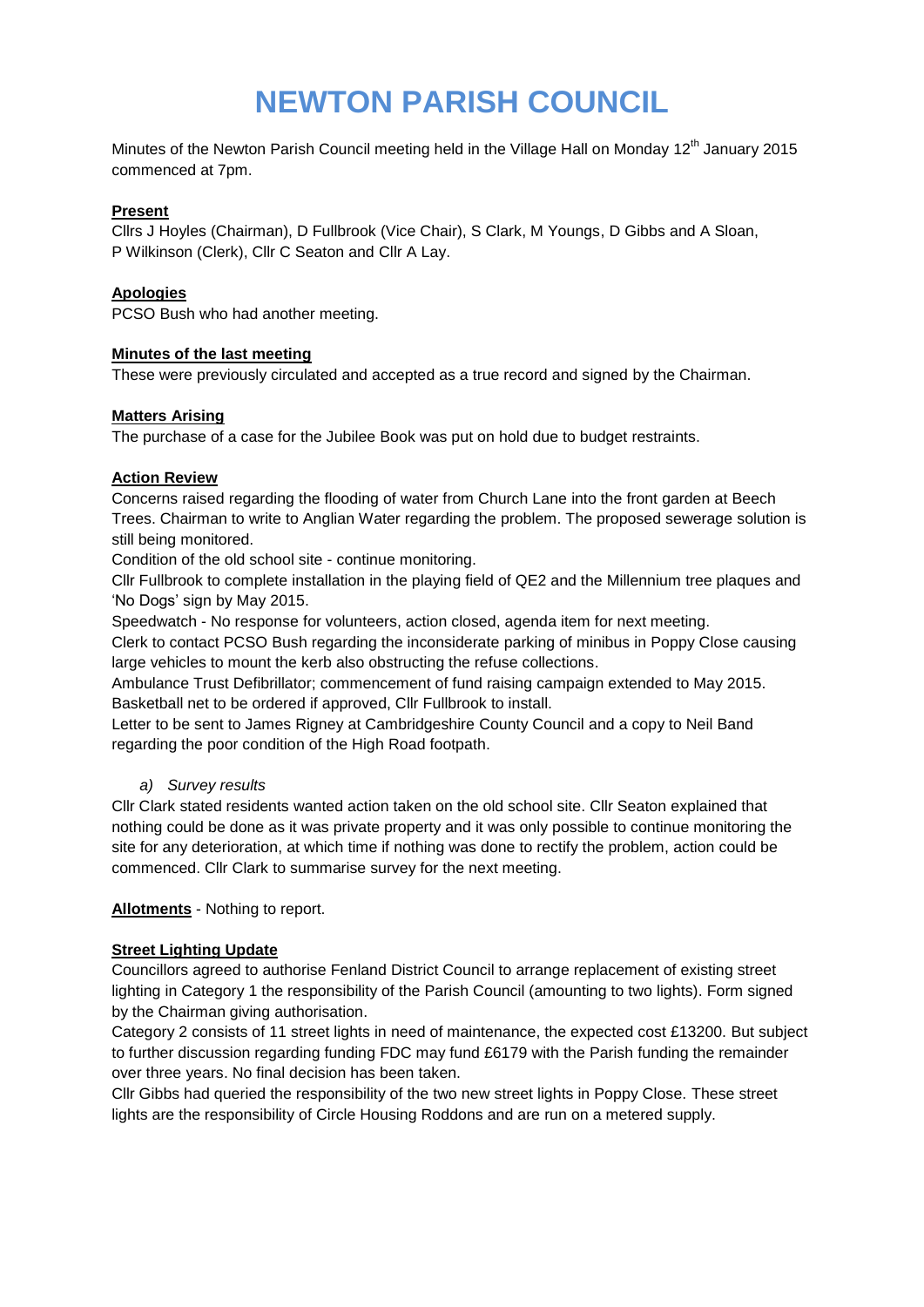# **Finance**

Richard Leighton is unable to take on auditing the accounts. Cllrs approved that the Clerk contact Auditing Solutions Ltd who also audits Parson Drove, Wisbech St Mary and Gorefield, costs for the year's audit are expected to be in the region of £175.

Business Saver A/c £1691.63 including 21p interest. Community A/c £5457.47 including our second instalment of the Concurrent Grant of £640 Invoices for payment Acre Membership £54 Clerks salary and admin expenses £516.53 Cllrs agreed to authorise payments. Quote for Basketball nets for delivery only £22.95 order approved

a) Clerk circulated copies of Forecast Budget for 2015/2016 Estimated costs including 1/3<sup>rd</sup> street lighting Category 2 of £3141.00. Total, income £11121 including a forecast carry forward of £3000. Expenditure £10367 This gives an estimated income over expenditure at the end of 2015/2016 of £754 This has not taken into account any Highways Speed Reduction Bid repayments (awaiting decision). After discussion it was approved by the Cllrs present that an increase on the Parish Precept of £1000 to £7500 was necessary.

## Donations approved

East Anglian Air Ambulance £75, CAB £25, Victim Support £25, Village Hall £100 Following checking if this payment was within the Parish Council's remit it was agreed to donate Kinderley CP School £100 towards new Play equipment for KS1.

b) New Financial Regulations these had been previously circulated with amendments Following discussion it was agreed to approve the new Regulations.

## **Pecuniary Regulations** - No changes

## **Highways**

Copies of Highway Matters were circulated prior to the meeting. These included Goodens Lane footway to be monitored

Fen Road and Brewers Lane initial work completed. Catlings Lane patching only Resubmit scheme next year. 2 drainage gullies outside St James Church to be repaired. Drainage gullies outside 239 and 217 High Road in need of repair Roman Bank potholes to be repaired. Speed Limit Reduction Bid result expected end of January 2015.

## **Village Hall**

AGM had taken place along with a Children's Christmas Party. Christmas tree and lights had been erected outside the Village Hall along with a successful carol singing and refreshment event. Monthly Coffee mornings and afternoon teas continue. On February  $27<sup>th</sup>$  a talk to be given by John Hoyles on Drainage of the North Level, another Clairvoyant Evening is also planned. New members are being sought on the Management Committee

#### **Planning**

Dwellings at Roshamera 326 High Road, FDC received concerns from residents living behind the plot Newton Hall Barns planning application submitted.

#### **Playing Field**

Cllr Fullbrook stated trees had been pruned by the Community Payback Team. A large trailer was required for the refuse, Cllr Fullbrook to contact Cllr Kooreman re trailer. Dog Fouling continues to be a real problem.